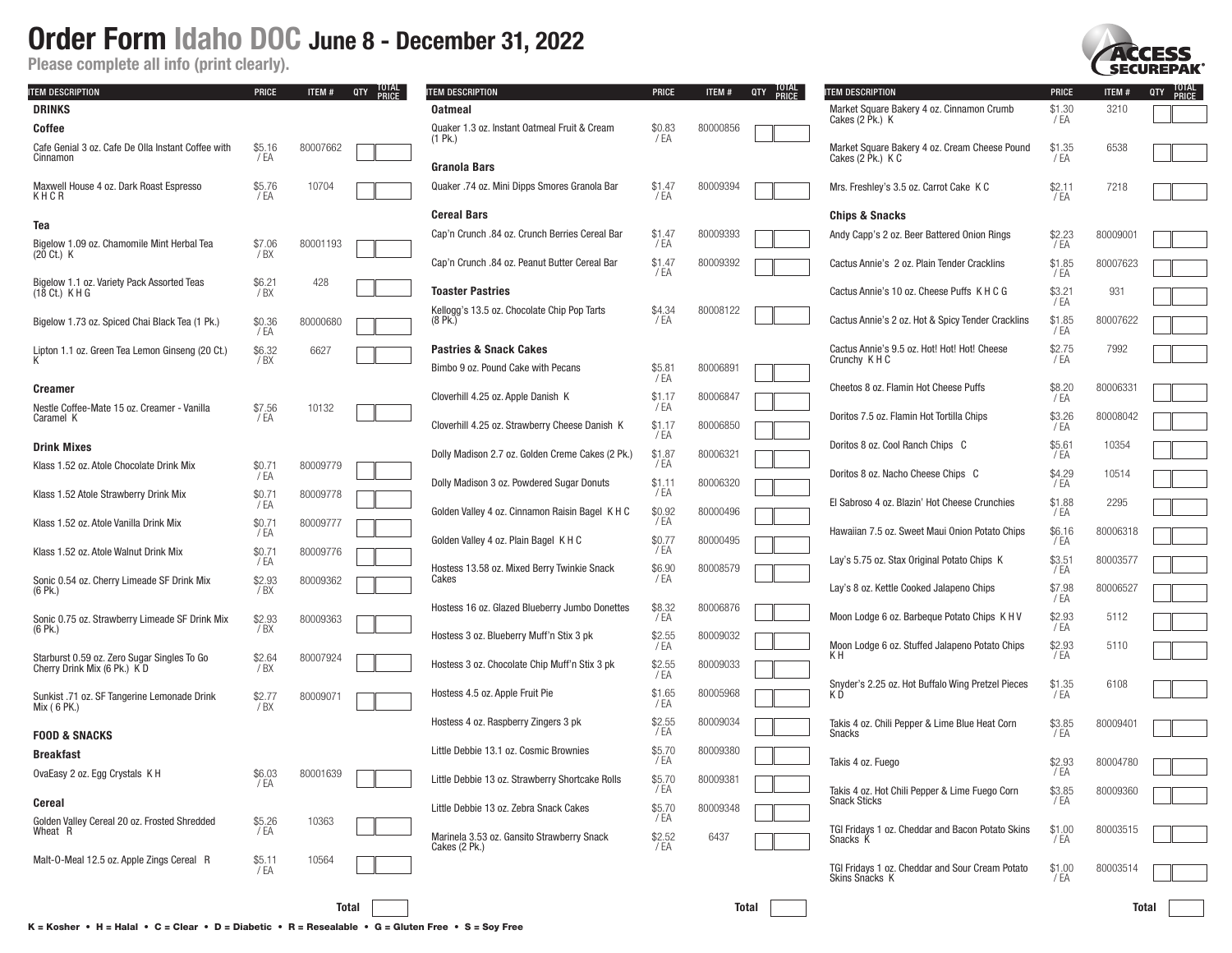Please complete all info (print clearly).

| ITEM DESCRIPTION                                             | <b>PRICE</b>     | ITEM#    | QTY TUTAL | ITEM DESCRIPTION                                             | <b>PRICE</b>     | ITEM#    | TOTAL<br>PRICE<br>QTY | ITEM DESCRIPTION                                                            | <b>PRICE</b>    | ITEM#    | TOTAL<br>PRICE<br>QTY |
|--------------------------------------------------------------|------------------|----------|-----------|--------------------------------------------------------------|------------------|----------|-----------------------|-----------------------------------------------------------------------------|-----------------|----------|-----------------------|
| The Whole Shabang 6 oz. Snack Mix K H C D                    | \$2.40<br>/ EA   | 80003008 |           | Oreo 3 oz. Most Stuf Cookies                                 | \$3.53<br>/ EA   | 80009477 |                       | Jack Link's .9 oz. Rotisserie Chicken Bars                                  | \$3.85<br>/ EA  | 80009592 |                       |
| <b>Popcorn</b>                                               |                  |          |           | Voortman Bakery 5.17 oz. Chocolate Creme Wafer<br>Cookies    | \$2.88<br>/ EA   | 80009074 |                       | Jack Link's 1 oz. Sweet BBQ Chicken Tender Bites                            | \$2.12<br>/ EA  | 80008581 |                       |
| Moon Lodge 5 oz. Jalapeno Cheddar Popcorn D                  | \$2.66<br>/ EA   | 80006283 |           | Voortman Bakery 5.17 oz. Vanilla Creme Wafers                | \$2.88           | 80009073 |                       | Tapatio 3 oz. Original Beef Jerky                                           | \$11.67<br>/ EA | 80007729 |                       |
| Moon Lodge 5 oz. White Cheddar Popcorn D                     | $$2.93$<br>/EA   | 80006271 |           | Cookies                                                      | / EA             |          |                       | Tapatio 3 oz. Spicy Teriyaki Beef Jerky                                     | \$11.67<br>/ EA | 80007730 |                       |
| Nuts                                                         |                  |          |           | Candy                                                        |                  |          |                       | Seafood                                                                     |                 |          |                       |
| Kings Nut 2.5 oz. Honey Roasted Peanuts K H                  | \$1.17<br>/EA    | 80003351 |           | Caramello 8 oz. Candy Bar Miniatures                         | \$11.46<br>/ EA  | 80009084 |                       | Chicken of the Sea 2.5 oz. White Albacore Tuna K                            | \$3.57<br>/ EA  | 10356    |                       |
| Kings Nut 7 oz. Salted Peanuts K H                           | \$2.11<br>/ EA   | 80003376 |           | Corner Store 5 oz. SF Wild Fruit Candy D                     | \$3.75<br>/ EA   | 9471     |                       | Chicken of the Sea 3 oz. Smoked Salmon K                                    | \$5.08          | 10340    |                       |
| Snak Club 2.25 oz. Tajin Chipotle Almonds                    | \$5.38<br>/ EA   | 80009400 |           | Twix 1.36 oz. Cookies & Creme Chocolate Cookie<br>Bar        | $$2.33$<br>$/EA$ | 80008654 |                       | Chicken of the Sea 5 oz. Pink Salmon                                        | / EA<br>\$5.38  | 80008441 |                       |
| Snak Club 2.5 oz. Maple Bourbon Almonds                      | \$5.70<br>/ EA   | 80009354 |           | Zachary 5 oz. Double Dipped Chocolate Peanuts                | \$2.28           | 3975     |                       | Fresh Catch 3.53 oz. Mackerel Flakes in Chili Oil                           | / EA<br>\$2.00  | 80000211 |                       |
| Takis 3.2 oz. Hot Chili Pepper & Lime Fuego Nuts             | \$3.85<br>/EA    | 80009361 |           | <b>Sauces</b>                                                | / EA             |          |                       | with Jalapenos KH                                                           | / EA            |          |                       |
| The Whole Shabang 1.75 oz. Peanuts K H C D                   | $$0.93$<br>/EA   | 80002177 |           | La Victoria 15 oz. Mild Green Taco Sauce                     | \$7.89<br>/ EA   | 80006994 |                       | StarKist 2.6 oz. Salmon Creations Mango Chipotle<br>Pouch                   | \$6.30<br>/ EA  | 80007291 |                       |
| <b>Crackers</b>                                              |                  |          |           | Taiin 15.38 oz Clasico Sauce                                 | \$6.62           | 80007294 |                       | Starkist 2.6 oz. Tuna Creations Bold Hot Buffalo                            | \$4.41          | 80005893 |                       |
| Cheez-It 7.5 oz. Snap'd BBQ                                  | \$5.97<br>/ EA   | 80009009 |           | Zaaschila 9.35 oz. Guacamole & Habanero Salsa                | / EA<br>\$3.75   | 80002592 |                       | Style                                                                       | / EA            |          |                       |
| Cheez-It 3 oz. Baked Puff'd Cheddar Crackers                 | \$3.53<br>/ EA   | 80009426 |           | Zaaschila 9.35 oz. Guacamole & Serrano Salsa                 | / EA<br>\$3.75   | 80002591 |                       | StarKist 2.6 oz. Tuna Creations Sweet & Spicy                               | \$4.81<br>/ EA  | 80000916 |                       |
| Cheez-It 7 oz. Hot & Spicy Crackers                          | \$3.47<br>/EA    | 80008221 |           | <b>Spreads</b>                                               | / EA             |          |                       | <b>Ready-To-Eat Meals</b><br>Brushy Creek 11.25 oz. Beef in Barbecue Sauce  | \$6.08          | 1722     |                       |
| Cheez-It 7 oz. Original Crackers                             | \$3.47<br>/EA    | 80008220 |           | Nutella 13 oz. Hazelnut Spread with Skim Milk<br>and Cocoa K | \$9.24<br>/ EA   | 6546     |                       | Brushy Creek 5 oz. Pulled Chicken in Buffalo Style                          | / EA<br>\$5.03  | 6476     |                       |
| Cheez-It 7 oz. White Cheddar Crackers                        | \$3.47<br>/EA    | 80008223 |           |                                                              |                  |          |                       | Sauce D G                                                                   | / EA            |          |                       |
|                                                              | \$5.82           | 80009547 |           | <b>Spices &amp; Seasonings</b>                               |                  |          |                       | Don Adela Zigon 4.4 oz. Cochinita Pibil Pork                                | \$4.51          | 80008563 |                       |
| Kellogg's 12.5 oz. Original Club Crackers                    | / EA             |          |           | Lawry's 1.5 oz Burrito Spices & Seasonings Mix               | \$2.86<br>/ EA   | 80006998 |                       | Seasoned W/Annato                                                           | /EA             |          |                       |
| Townhouse 9 oz. Black Pepper Dipping Thins<br>Crackers       | \$6.79<br>/EA    | 80009072 |           | Spice Classics 1.37 oz. Ground Sage K                        | \$2.77<br>/ EA   | 80003099 |                       | Dona Adela 10 oz. Green Salsa Charro Bean<br><b>Burrito Bowl</b>            | \$5.97<br>/ EA  | 80009412 |                       |
| <b>Cookies</b>                                               |                  |          |           | Spice Classics 4 oz. Cajun Seasoning                         | \$2.77<br>/ EA   | 80004668 |                       | Dona Adela 10 oz. Red Salsa Black Bean Burrito                              | \$5.97          | 80009413 |                       |
| Bud's Best 6 oz. Pecan Supreme Cookies                       | \$2.12<br>/ EA   | 9699     |           | Tajin 5 oz. Clasico Seasoning K                              | \$5.86<br>/ EA   | 80001652 |                       | Bowl                                                                        | / EA            |          |                       |
| Donde 4.2 oz. Butter & Vanilla Soles Cookies                 | \$1.68<br>/ EA   | 80009011 |           | Cheese                                                       |                  |          |                       | El Gallo Giro 6.3 oz. Shredded Beef Barbacoa                                | \$8.20<br>/ EA  | 80009018 |                       |
| Grandma's 2.5 oz. Chocolate Chip Cookies                     | \$0.85<br>/ EA   | 80001046 |           | City Cow 4 oz. Hot Pepper Cheese Stick<br>KCDGS              | \$2.52<br>/ EA   | 178      |                       | EL Gallo Giro 7.8 oz Fried Pork Chicharron En<br>Salsa Verde                | \$8.20<br>/ EA  | 80009021 |                       |
| Grandma's 2.5 oz. Oatmeal Raisin Cookies                     | \$0.85<br>/EA    | 2616     |           | City Cow 4 oz. Mozzarella Cheese Stick K C D G               | \$2.52<br>/ EA   | 5645     |                       | El Gallo Grio 7.8 oz Asado de Puerco Seasoned<br>Pork Chunks w/Chili Sauce  | \$8.20<br>/ EA  | 80009019 |                       |
| Keebler 8.5 oz. Coconut Dreams K                             | \$7.93<br>′ EA   | 80000240 |           | City Cow 4 oz. Provolone Cheese Stick K C D G                | \$2.52<br>/ EA   | 2131     |                       | El Gallo Grio 7.8 oz Chilorio Shredded Pork Meat                            | \$8.20          | 80009020 |                       |
| Mrs. Fields 2.1 oz. Chocolate Chip Cookies                   | $$2.07$<br>$/EA$ | 6027     |           | City Cow 4 oz. Sharp Cheddar Cheese Stick<br>KCDG            | \$2.52<br>/ EA   | 175      |                       | w/Chili Sauce                                                               | / EA            |          |                       |
| Mrs. Fields 2.1 oz. White Chunk Macadamia<br>Cookies         | \$2.07<br>/ EA   | 6028     |           | <b>Meat Snacks</b>                                           |                  |          |                       | El Gallo Grio 7.8 oz Cochinita Pibil Seasoned<br>Pulled Pork Meat w/Annatto | $$8.20$<br>/EA  | 80009017 |                       |
| Nabisco 13 oz. Chips Ahoy! Chewy Chocolate Chip<br>Cookies K | \$6.90<br>/ EA   | 4488     |           | Bridgford 3.5 oz. Sliced Pepperoni D                         | \$5.20<br>/EA    | 7905     |                       | Hereford 10 oz. Roast Beef & Gravy                                          | \$6.35<br>/ EA  | 80008575 |                       |
|                                                              |                  |          |           |                                                              |                  |          |                       |                                                                             |                 |          |                       |
|                                                              |                  | Total    |           |                                                              |                  | Total    |                       |                                                                             |                 | Total    |                       |

**SECUREPAK**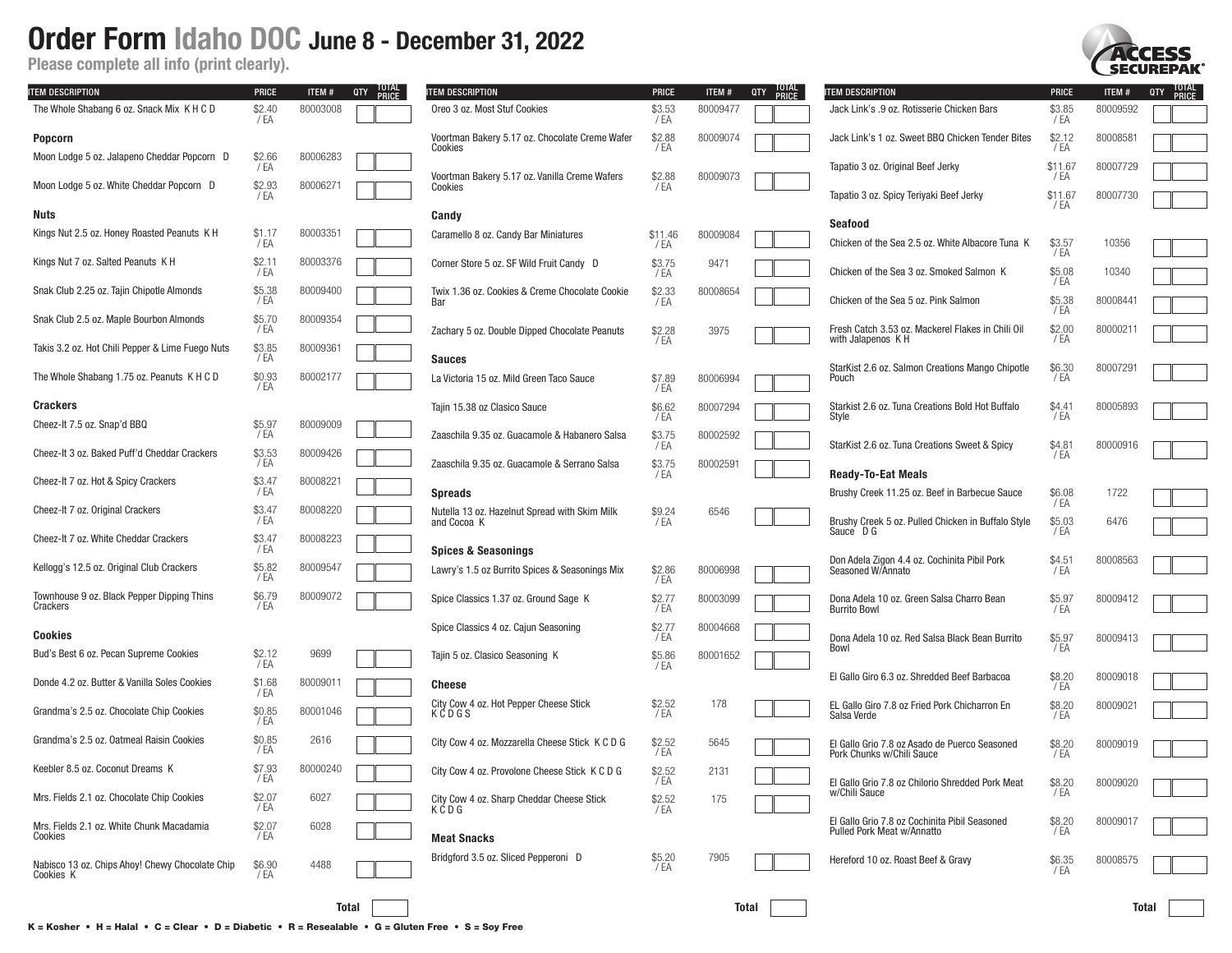Please complete all info (print clearly).

| <b>ITEM DESCRIPTION</b>                                                      | <b>PRICE</b>    | ITEM#    | TOTAL<br>PRICE<br>QTY | <b>ITEM DESCRIPTION</b>                                              | <b>PRICE</b>              | ITEM#    | TOTAL<br>PRICE<br>QTY | <b>ITEM DESCRIPTION</b>                                                 | <b>PRICE</b>    | ITEM#    | TOTAL<br>PRICE<br>QTY |
|------------------------------------------------------------------------------|-----------------|----------|-----------------------|----------------------------------------------------------------------|---------------------------|----------|-----------------------|-------------------------------------------------------------------------|-----------------|----------|-----------------------|
| Hereford 6 oz. Beef Taco Filling                                             | \$3.75<br>/ EA  | 80008572 |                       | Power Stick 18 oz. 2 in 1 Men's Intensity Body<br>Wash               | \$4.51<br>/ EA            | 80008697 |                       | Black Radiance Artisan Color Baked Blush - Warm<br>Berry                | \$7.00<br>/ EA  | 80004707 |                       |
| Hereford 6 oz. Hot Beef Taco Filling                                         | \$3.75<br>/ EA  | 80008573 |                       | Softsoap 20 oz Pomegranate & Mango Moisturiz-<br>ing Body Wash       | \$10.04<br>/ EA           | 80008228 |                       | Black Radiance Perfect Tone Lip Gloss - Cash-<br>mere                   | \$4.32<br>/ EA  | 8000471  |                       |
| Hormel 9 oz. Compleats Salisbury Steak                                       | \$6.37<br>/ EA  | 80002999 |                       | SoftSoap 20 oz. Citrus Splash & Berries Body                         | \$10.59                   | 80009478 |                       | Black Radiance Perfect Tone Lip Gloss - Coco                            | \$4.32          | 80004710 |                       |
| <b>Vegetables</b>                                                            |                 |          |                       | Wash                                                                 | /EA                       |          |                       |                                                                         | / EA            |          |                       |
| Libby's 4 oz. Diced Carrots                                                  | \$2.12<br>/ EA  | 80008582 |                       | Suave 15 oz. Essentials Cocoa Butter & Shea<br><b>Body Wash</b>      | \$5.67<br>/ EA            | 80003070 |                       | Black Radiance Retractable Eyeliner - Beautiful<br><b>Black</b>         | \$4.32<br>/ EA  | 80004701 |                       |
| <b>Beans</b>                                                                 |                 |          |                       |                                                                      |                           |          |                       | Black Radiance Retractable Eyeliner - Sparkling                         | \$4.57          | 80004702 |                       |
| Velveeta 4 oz. Cheesy Refried Beans K H C D                                  | \$1.94<br>/EA   | 4939     |                       | Suave 15 oz. Essentials Wild Cherry Blossom<br><b>Body Wash</b>      | \$5.67<br>/EA             | 80003071 |                       | Black                                                                   | / EA            |          |                       |
| Ramen                                                                        |                 |          |                       |                                                                      |                           |          |                       | Cover Girl .7 oz. Professional Translucent Loose                        | \$11.02         | 24602    |                       |
| Maruchan 3.38 oz. Taste of Asia Miso Chicken<br>Flavor Spicy Miso Ramen Bowl | \$2.05<br>/EA   | 80004645 |                       | Soap                                                                 |                           |          |                       | Face Powder - Honey                                                     | / EA            |          |                       |
| Maruchan 3.49 oz. Firebowl Spicy Beef Flavor                                 | \$2.12          | 80008734 |                       | Coast 4 oz. Emerald Burst Soap (1 bar)                               | \$1.79<br>/ EA            | 80009457 |                       | Cover Girl .7 oz. Professional Translucent Loose<br>Face Powder - Light | \$8.07<br>/ EA  | 2460     |                       |
| Ramen Noodle Soup                                                            | / EA            |          |                       | Dial 3.2 oz. Spring Water Soap (2 bars)                              | \$3.80<br>7P <sub>K</sub> | 80009448 |                       |                                                                         |                 |          |                       |
| Rap Snacks 2.25 oz. E40 Premium Beef Prime Rib<br>Ramen Noodles              | \$2.44<br>/ EA  | 80008625 |                       | Dial 4 oz. Mountain Fresh Soap (1 bar)                               | \$2.01<br>/ EA            | 80008103 |                       | Cover Girl Eye Shadow 3 Shadow Kit - Shimmer-<br>ing Sands              | \$6.84<br>/ EA  | 22173    |                       |
|                                                                              |                 |          |                       | Irish Spring 3.7 oz. Sport Strength Antibacterial                    | \$1.79                    | 80009089 |                       | Cover Girl Eye Shadow 4 Shadow Kit - Urban                              | \$9.79          | 80004719 |                       |
| Tapatio 3.7 oz. Beef Ramen Noodle Soup                                       | \$2.70<br>'/ EA | 80006841 |                       | Bar Soap                                                             | / EA                      |          |                       | Basics                                                                  | / EA            |          |                       |
| Tapatio 3.7 oz. Chicken Ramen Noodle Soup                                    | \$2.70          | 80006842 |                       | Lotion                                                               |                           |          |                       | Cover Girl Professional Mascara - Very Black                            | \$10.35<br>/ EA | 80001175 |                       |
|                                                                              | / EA            |          |                       | Dial 12 oz. Advanced Therapy Hand & Body Lotion                      | \$5.72<br>/ EA            | 26045    |                       | Cover Girl Smoothers Hydrating Makeup - Classic                         | \$16.77         | 24155    |                       |
| Tapatio 3.7 oz. Shrimp Ramen Noodle Soup                                     | \$2.70<br>/ EA  | 80006843 |                       | Jergens 3 oz. Ultra Healing Lotion                                   | \$3.02<br>/ EA            | 21262    |                       | Ivory                                                                   | / EA            |          |                       |
| <b>Noodles</b>                                                               |                 |          |                       | Vaseline 10 oz. Total Moisture Lotion                                | \$8.35                    | 21876    |                       | Cover Girl Smoothers Hydrating Makeup - Creamy<br>Natural               | \$16.77<br>/EA  | 24066    |                       |
| Maruchan 3.98 oz. Yakisoba Teriyaki Chicken<br>Flavor                        | \$2.33<br>7 EA  | 80003013 |                       |                                                                      | /EA                       |          |                       |                                                                         |                 |          |                       |
|                                                                              |                 |          |                       | <b>Deodorant</b>                                                     |                           |          |                       | Cover Girl Smoothers Hydrating Makeup - Natural                         | \$16.77         | 24157    |                       |
| Maruchan 4.12 oz. Yakisoba Korean BBQ Flavor                                 | \$2.06<br>/EA   | 80006299 |                       | Right Guard 3 oz Xtreme Defense Fresh Blast 0%<br>Aluminum Deodorant | \$9.23<br>/ EA            | 80009092 |                       | Beige                                                                   | / EA            |          |                       |
| Asian                                                                        |                 |          |                       | Secret 2.6 oz. Scent Expressions Cocoa Butter                        |                           | 80003489 |                       | Cover Girl Smoothers Hydrating Makeup - Warm<br>Beige                   | \$16.77<br>/ EA | 24065    |                       |
| Hsin Tung Yang 2 oz. Dried Garlic                                            | \$3.04<br>/ FA  | 6128     |                       | <b>Clear Gel Deodorant</b>                                           | \$7.01<br>/EA             |          |                       |                                                                         |                 |          |                       |
|                                                                              |                 |          |                       |                                                                      |                           |          |                       | Mascara .27 oz. Mega Protein Very Black                                 | \$4.89<br>/ EA  | 80007674 |                       |
| <b>Protein Bars</b>                                                          |                 |          |                       | Speed Stick Irish Spring 2.7 oz. Deodorant                           | \$5.15<br>/ EA            | 80006472 |                       | Wet n Wild Megaslicks - Crystal Clear                                   | \$3.53          | 80002868 |                       |
| Clif 2.4 oz. Chocolate Peanut Butter Protein Bar K                           | \$4.09<br>/ EA  | 80002612 |                       | <b>Dental Care</b>                                                   |                           |          |                       |                                                                         | /EA             |          |                       |
| Clif 2.4 oz. Mint Chocolate Protein Bar K                                    | \$4.09<br>/ EA  | 80002613 |                       | Aquafresh 5.6 oz. Extreme Clean Pure Breath<br>Toothpaste            | \$7.38<br>/ EA            | 26060    |                       | Wet n Wild Megaslicks Lip Gloss - Sweet Glaze                           | \$3.53<br>/EA   | 80002878 |                       |
| Promax 2.64 oz. Double Fudge Brownie Protein                                 | \$2.63          | 26294    |                       |                                                                      |                           |          |                       | THE GENERAL STORE                                                       |                 |          |                       |
| Bar KD                                                                       | /EA             |          |                       | Colgate 6 oz. Peroxide Whitening Baking Soda<br>Toothpaste           | \$5.34<br>$7E$ A          | 80002784 |                       | Towels & Linens                                                         |                 |          |                       |
| <b>HEALTH &amp; BEAUTY</b>                                                   |                 |          |                       |                                                                      |                           |          |                       | Earth Therapeutics Super Loofah Exfoliating<br>Wash Cloth               | \$11.47<br>/ EA | 80007314 |                       |
| <b>Shampoo</b>                                                               |                 |          |                       | <b>Cosmetics</b>                                                     |                           |          |                       |                                                                         |                 |          |                       |
| V05 12.5 oz. Men's 3-in-1 Ocean Surge                                        | \$4.07<br>/EA   | 80000226 |                       | Black Radiance Artisan Color Baked Blush -<br>Raspberry              | \$7.00<br>/ EA            | 80004708 |                       |                                                                         |                 |          |                       |
| <b>Body Wash</b>                                                             |                 |          |                       | Black Radiance Artisan Color Baked Blush -                           | \$7.00                    | 80004709 |                       |                                                                         |                 |          |                       |
| Arm & Hammer 12 oz. 3 N 1 Men's Ultra Max                                    | \$4.18          | 80008683 |                       | <b>Toasted Almond</b>                                                | / FA                      |          |                       |                                                                         |                 |          |                       |
| Fresh Scent Body Wash                                                        | / EA            |          |                       |                                                                      |                           |          |                       |                                                                         |                 |          |                       |